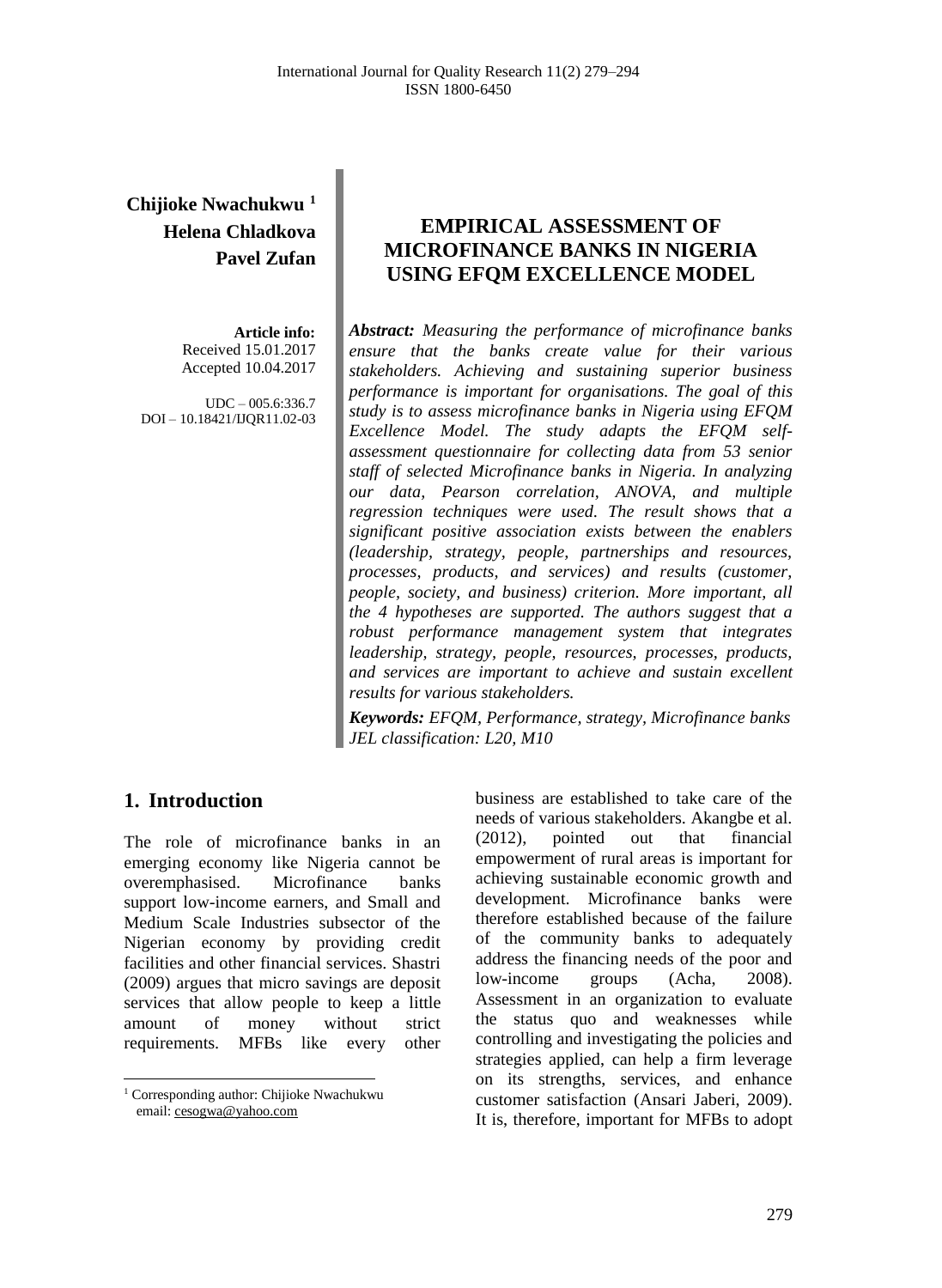

a robust performance measurement system that will provide guidance for strategic decision making. Consequently, the need to measure business results becomes imperative. Several performance measurement models has been advanced such as the Malcolm Baldrige model (Baldrige, 1987), the Strategic Constituencies model (Connolly et al. 1980) the Performance Prism (Neely, 2002), the Balanced Scorecard (Kaplan and Norton 1996); the Stakeholder approach (Atkinson et al. 1997) and the EFQM Excellence model (Ruiz-Carrillo, 2005; Rusjan, 2005). According to Wangrassamee (2003) traditional approach to performance measurement is inconsistent with reality, rigid, and difficult to use. One of the limitations of the traditional method is that performance is measured by looking at the past. A proactive performance measurement method that focuses on growth and development will be future oriented (Eftekhari, 2002; Shertan, 2008). European Foundation for Quality Management (2012) defines the EFQM Excellence Model as an assessment tool that helps get a comprehensive view of organizational performance in all organisation. The EFQM Excellence Model is applicable to all organizations regardless of their size and the nature of products offered. A review of the literature show large volume of studies on the EFQM model within various contexts (e.g. Calvo- Mora et al., 2016; Hemsworth, 2016; Moeini et al., 2015; Escrig & De Menezes, 2015; Doeleman et al., 2013; Beikzad et al., 2012; Bou-Llusar et al., 2005; Bou-Llusar et al., 2009; Calvo-Mora et al., 2005, 2006; Safari et al., 2012; Heras-Saizarbitoria et al., 2011; McCarthy & Greatbanks, 2006; Tutuncu & Kucukusta, 2007, 2010; Nabitz et al., 2009; Rosa & Ameral, 2007; Santos-Vijande & Alvarez-Gonzalez, 2007; Wongrassamee et al., 2003). These studies have a holistic macro approach to quality management and focus on organizational wide application of the EFQM model. The results from the study of

performance measurement using the EFQM Excellence model is mix, Wongrassamee et al. (2003) argue that it is difficult to find a perfect match between a company and a performance measurement framework; Bou-Llusar et al. (2009) the EFQM Excellence Model as an operational framework for TQM; Yaghoubi et al. (2011) implementing EFQM Excellence model enhances organisational improvement and performance. Najmi & Hussaini (2003) asserts that the EFQM Excellence model presents a robust organisation, provides guidance on how firms should act in a competitive atmosphere to survive, grow and excel. To the best of the authors' knowledge, no studies have theoretically and empirically assessed companies and microfinance banks in Nigeria using EFQM Excellence Model. The research gap particularly applies to management literature in Nigeria. The robustness of the EFQM model, the importance of Microfinance Banks to the Nigerian economy, and the dearth of research on the subject motivated this study. It is against this background that the study examines microfinance banks in Nigeria using EFQM Excellence Model with the view of, testing the model by empirically exploring the relationship between the enablers and the results criteria in MFBs in Nigeria.

# **2. Review of literature**

## **2.1. Relevance of microfinance banks in Nigeria**

Otero (1999) asserts that microfinance banks (MFBs) provide financial services to lowincome earners and very poor self-employed people.The financial services offered by MFBs include savings, current, loans to individuals and small business in rural and urban areas of the country. Small and medium enterprises constitute a large proportion of the business sectors in Nigeria. MFBs provide services to these small businesses to ensure their growth. The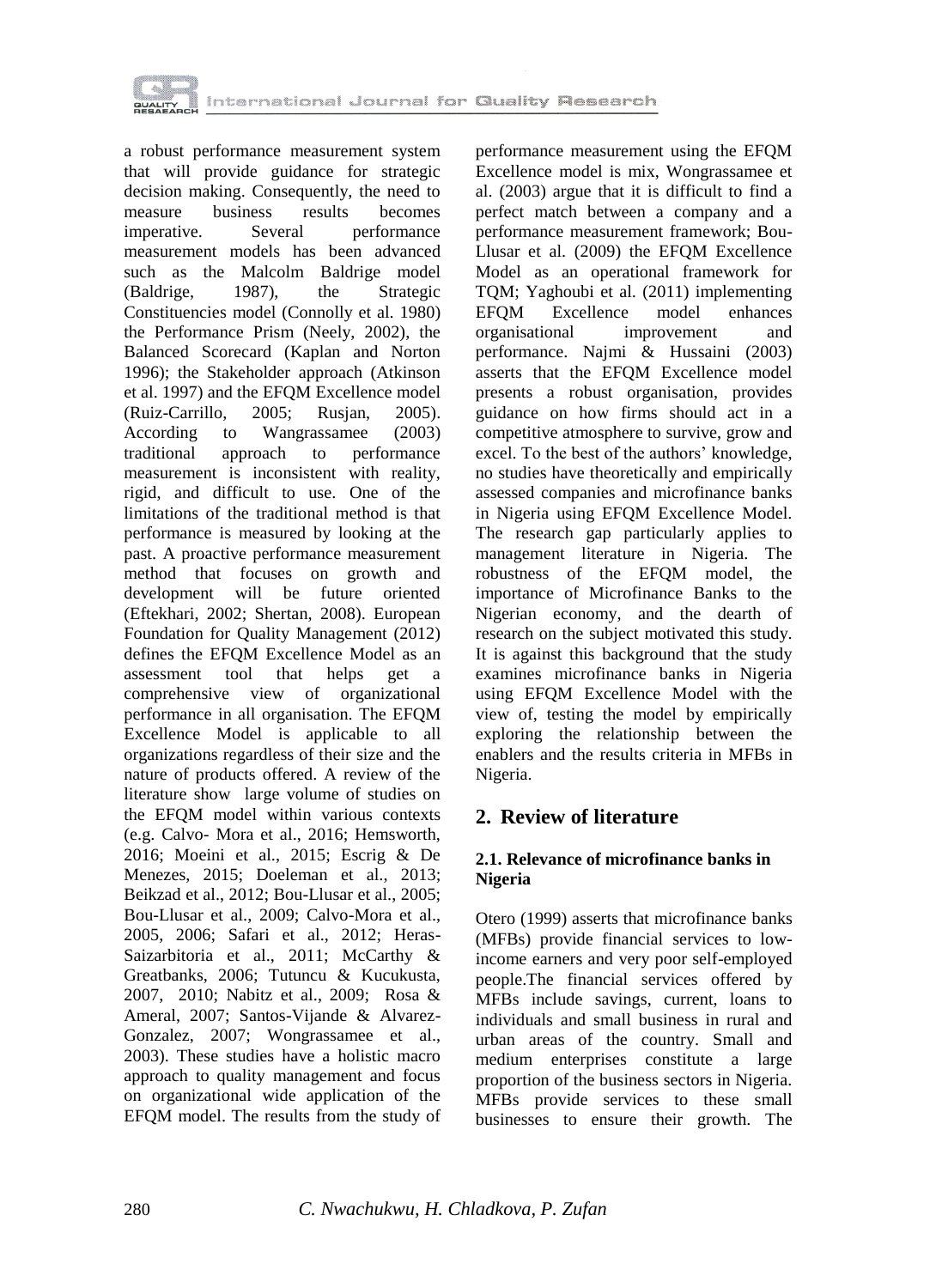

formal financial system provides services to about 35% of the economically active population while the remaining 65% are excluded from access to financial services (Central Bank of Nigeria, 2004). The size of the unserved market by existing financial institutions is large, hence government introduced Microfinance banks in order to make accessible the financial services to the poor. According to Onoyere (2014), Africa in general and Nigeria, in particular, has high-level of poverty and increasing unemployment rates. Poverty and unemployment are two major development challenges facing Nigeria. Effective microfinance policy, regulatory and supervisory framework for the Nigerian economy can help reduce poverty and unemployment (Kanu and Isu, 2015).

## **2.2. EFQM Excellence Model**

The EFQM model is a multi-dimensional and multi-functional model that can be used

as strategic evaluation, benchmarking and management tools. The EFQM model provides a holistic view of the organisation by showing the strengths, opportunities, how a firm compares with competitors, and for<br>setting performance and competency setting performance and competency objectives of an organization. The European Foundation for Quality Management was established to overcome the challenges of managing business complexities. The EFQM Excellence Model comprises of the enablers and the results criteria. The enablers are the activities a firm need to do to develop and implement its strategy. The enablers focus on five elements (Leadership, Strategy, People, Partnerships & Resources and Processes, Products & Services). The results criteria are the outcome of the firm activities in line with its strategic goal. These outcomes are Customer Results, People Results, Society Results, and Business Results. Figure 1 shows the EFQM Excellence Model.



#### Learning, Creativity & Innovation

**Figure 1.** EFQM Excellence Model

Enablers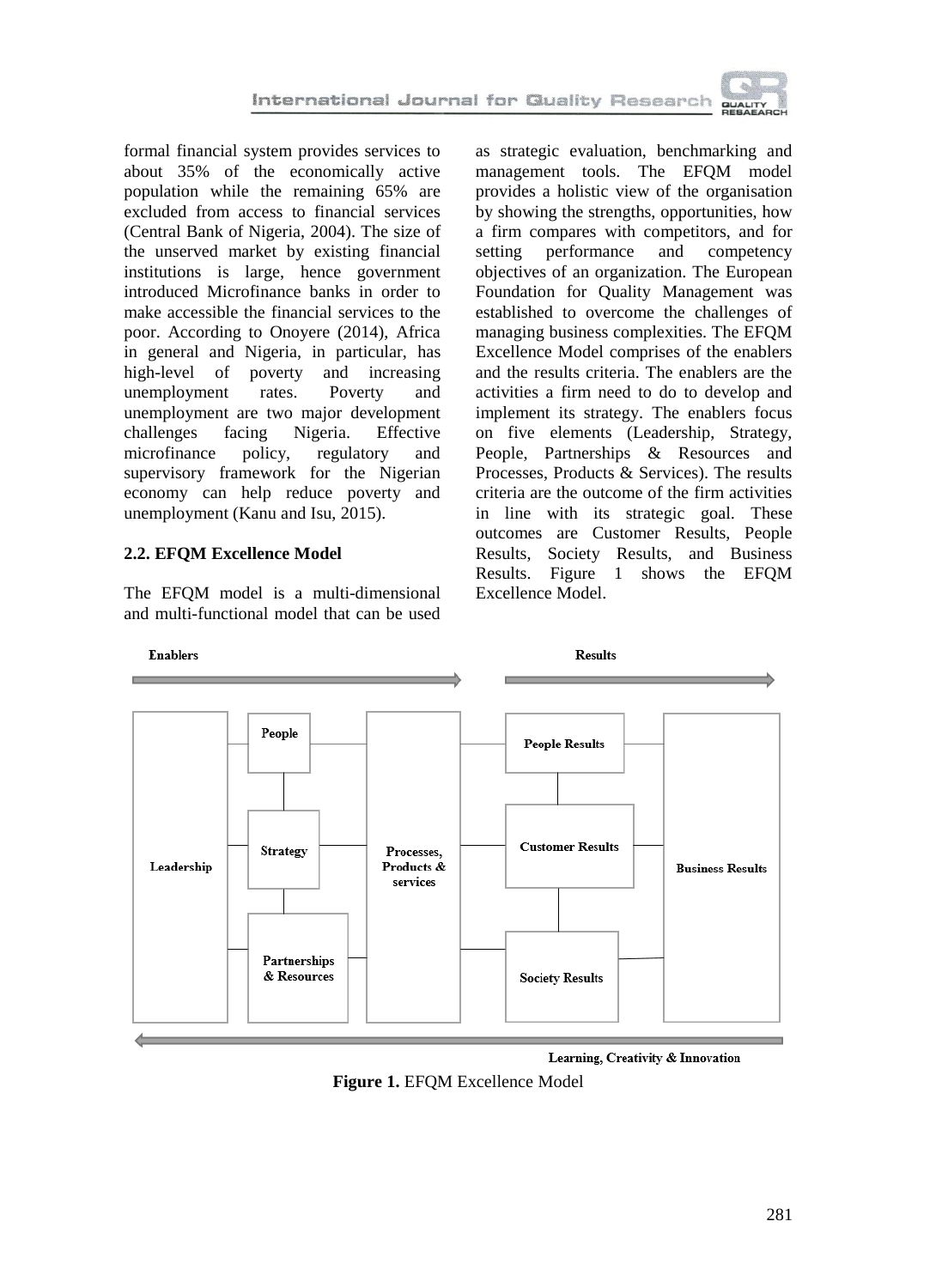

### **EFQM 2012**

Wongrassamee et al. (2003) pointed out that the model can be used as a diagnosis model for executing a self-assessment, and as a model for management controls. Najmi & Hossaini, (2004), Javidi, (2006) argue that self-assessment is a good way to assess an organisation performance. Some scholars (e.g. Eskildsen et al., 2001; Williams et al., 2006; Bou et al., 2009; Calvo et al., 2014) have highlighted the complex structure in the EFQM criteria, where changes in one element can be related to changes in other elements, thus implying interdependence between components. Calvo- Mora et al. (2016), concur with EFQM, (2013), that the excellence models can be used to evaluate and improve performance of both large organisations and SMEs Bou-Llusar et al. (2005) conducted a survey research among quality and general managers of SMEs and large organisations on the relationships between the enablers and results criteria of the EFQM Excellence Model, the finding show that a significant relationship exist between the enablers and the results criteria. Moeini et al. (2015) in their study, conducted a survey among 104 employees of Joghatay Office of Education in the educational year of 2013-2014 to investigate the relationship between EFQM organizational excellence model and performance. They observed that there was a significant relationship between the EFQM excellence model and performance. In the study conducted among employees of university centres, Calvo Mora et al. (2006) found that apart from the connections in the EFQM Excellence Model, relationships exist between the five enablers. They add that leadership is an important factor in both quality improvement and effective implementation of the EFQM Excellence Model. We concur with their view but operationalising good leadership remains a challenge in management research. Bou-Llusar et al. (2009) conducted a study of 446 employees of firm in Spain using Structural Equation Modelling to

investigate technical and social dimensions of the TQM and the EFQM enablers and results criteria, they found that there is a strong positive relationship between and social dimensions of the TQM and the EFQM enabler and result criteria. They, therefore, concluded that EFQM Excellence Model represents a TQM approach. Santos-Vijande and Alvarez-Gonzalez (2007), in a cross- sectional examination of 93 firms operating in the north of Spain explored the relationship between TQM practices and business performance. They observed that the adoption of the TQM practices in the EFQM Excellence Model gives organisations a competitive advantage. However, they suggested that the report of the study must be treated with caution. They argue that a coherent effort with respect to all five enablers contributes to substantially better business results. Heras-Saizarbitoria et al. (2012) suggest that the relationships within the categories of the EFQM Excellence Model can be relied on despite the fact that only 7 of the 12 suggested relationships were found to be significant. Tutuncu & Kucukusta, 2007 used Meyer & Allen's Organizational Commitment scale and EFQM Criteria to explore the relationship between the excellence model and organizational commitment among Turkish Quality Awards winners' employees in 2004. They concluded that there is a significant relationship between organizational commitment and EFQM Excellence Model criteria. Tutuncu and Kucukusta (2010) investigated the relationship between employee satisfaction, based on the Job Descriptive Index, and the EFQM Model among employees of the Turkish Quality Award winners of 2009. They also examined if more emphasis is placed on the Business Excellence components than to the employee satisfaction components. Using canonical correlation analysis, they found that a significant positive relationship exists between the use of the EFQM model and employee satisfaction. They add that the four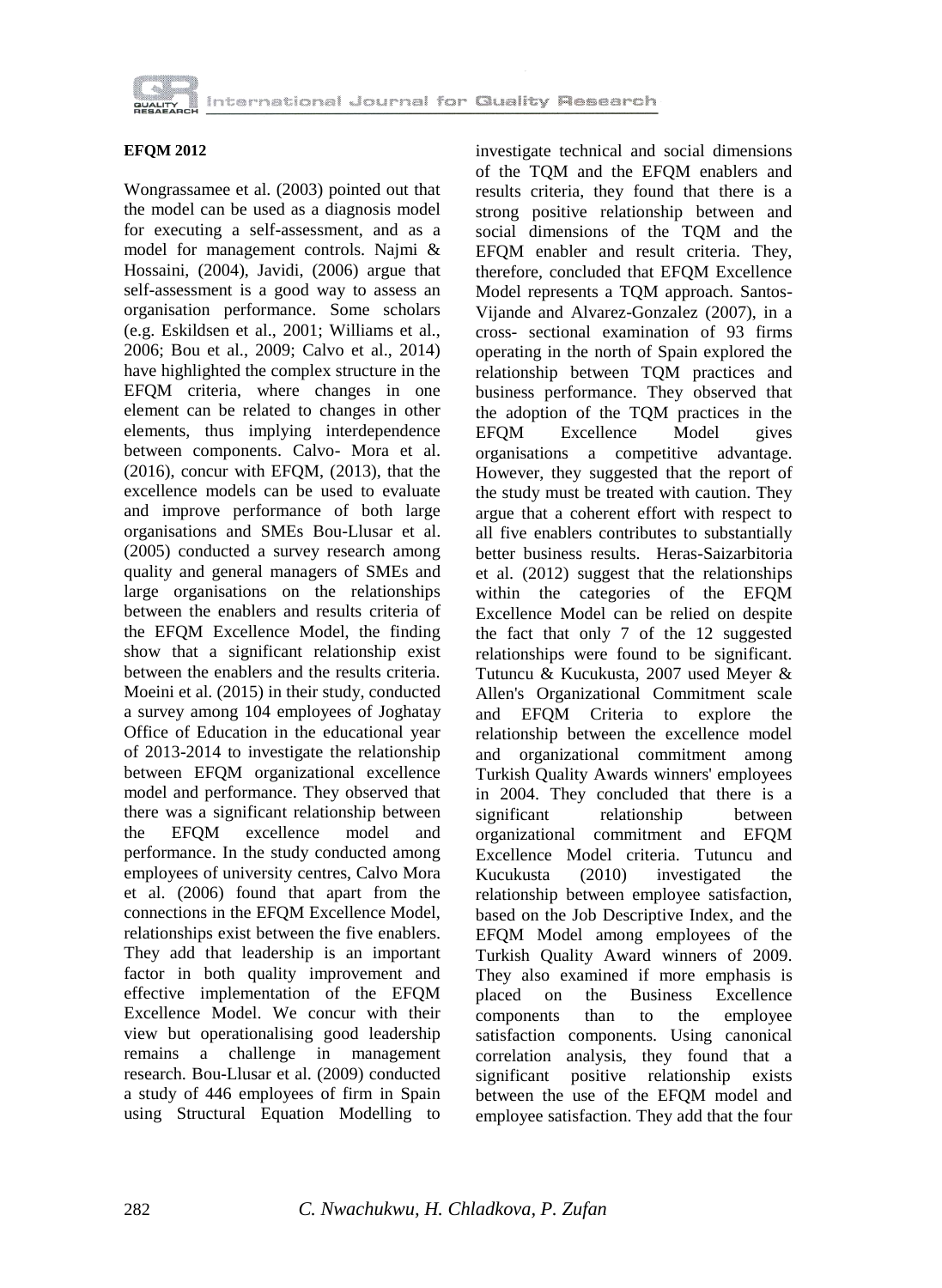EFQM enablers are all determinants of employee satisfaction. Escrig & De Menezes (2015), examined which criteria within EFQM's enablers predict high performance in 216 firms in the period March 2011 to March 2013. Using ANOVA, factor and regression analyses techniques the result shows that the People criterion makes a difference in attaining high performance, thus emphasizing the relative importance of the softer dimension in Quality Management. In their study of excellence management practices, knowledge management, and key business results in 225 Spanish firms, Calvo- Mora et al., (2016)

found that the EFQM model is a framework for the implementation and integration of TQM and Knowledge Management practices. (Hemsworth, 2016) using structural equation modeling investigated 306 purchasing agents within manufacturing. The results show quality management purchasing has a direct positive impact on improving internal customer satisfaction and an indirect positive impact on business performance mediated by internal customer satisfaction, as predicted by the EFQM model. Measurement model can be seen on the Figure 2.



**Figure 2.** Measurement model

## **2.3. Hypotheses**

**H1:** The enablers criteria are positively related to customer result criteria.

**H2:** The enablers criteria are positively associated with people result criteria

**H3:** There is a significant positive relationship between the enablers criteria and society result criteria

**H4:** The enablers criteria are positively related to business result criteria

#### Model Specification

 $CUSRES=$   $\beta_0$   $+\beta_1$ *LEDSH* +  $\beta_2$ *STRG* + *β3PPLE+ β4PRES + β5PROSERV+ε …… (1) PEORES= β<sup>0</sup> +β1LEDSH + β2STRG +*   $\beta_3$ *PPLE+*  $\beta_4$ *PRES* +  $\beta_5$ *PROSERV+ε* (2)  $SOCRES = \beta_0 + \beta_1 LEDSH + \beta_2 STRG +$ *β3PPLE+ β4PRES + β5PROSERV+ε (3)*  $BUSRES = \beta_0 + \beta_1 LEDSH + \beta_2 STRG +$ *β3PPLE+ β4PRES + β5PROSERV+ε (4)*

 $β_0$  is the constant term and  $β_1 - β_5$  is the coefficient of the function. This means that if  $β<sub>0</sub>$  coefficient is negative, the predictor or independent variable affects dependent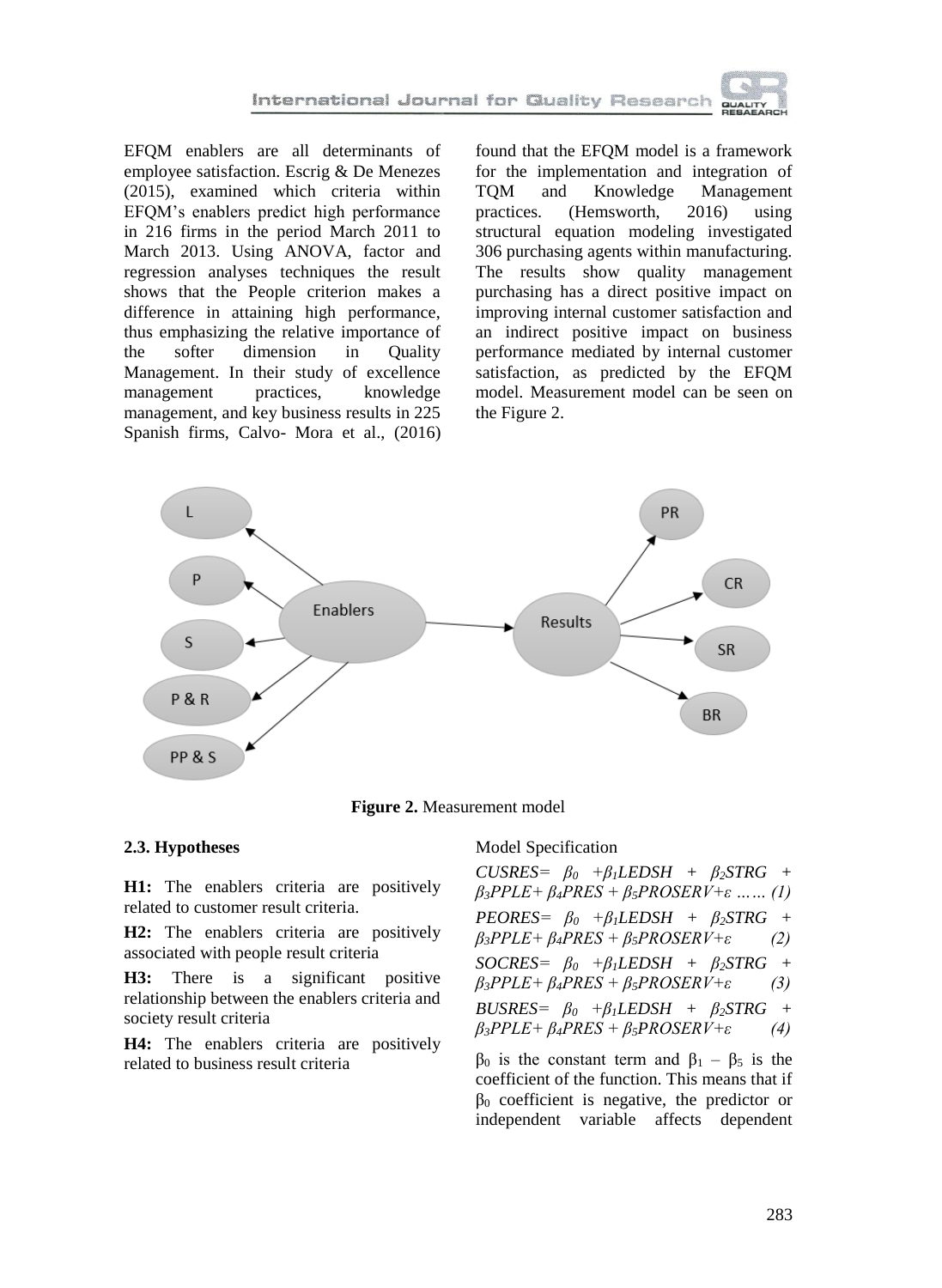

variable negatively. One unit increase in independent variable will decrease the dependent variable by the coefficient amount. ε is the error term. CUSRES measures customer results, PEORES measure people results, SOCRES measure society results, and BUSRES measure business results the dependent variables in the model. LEDSH measure leadership, STRG measure strategy, PPLE measure people, PRES measure partnerships and resources, and PROSERV measure processes, products, and services.

## **3. Methods**

## **3.1. Research questions**

This study seek answers to the following questions;

- 1) Is there a positive relationship between the enabler criteria and customer result criteria?
- 2) What is the relationship between the enabler criteria and people result criteria?
- 3) Is there a significant positive relationship between the enabler criteria and society result criteria?
- 4) What is the relationship between the enabler criteria and business result criteria?

## **3.2. Instrument**

Self-assessment is a new concept used to identify problems and performance assessment (Pouyan & Karimanpoor, 2007). The EFQM excellence model selfassessment questionnaire was adapted and used for collecting data from senior employees of selected microfinance banks in Nigeria. A 68 item questionnaire was used to measure the constructs of the enablers and results criteria. 36 items were used to measure the constructs of enablers (leadership 7 items, strategy 7 items, people 8 items, partnership and resources 7 items, and process, products and services 7 items).

32 items were used for measuring the constructs of the results criteria (customer 9 items, people 8 items, society 7 items and business results 8 items). A Five-point Likert scale ranging from 1 "strongly disagree" to 5 "strongly agree" was used to collect data from senior employees of microfinance banks in Nigeria. Prior studies confirm the reliability and validity of the original measures of the EFQM model (Bou-Llusar et al., 2009; Calvo-Mora et al., 2014).

## **3.3. Instrument**

The survey was carried out between October 2016 and December 2016 in Nigeria. Leedy and Ormrod (2005), suggest that purposive sampling is meant for a particular purpose, where people are chosen who are relevant to the research topic and who the researcher believes can provide the best information to achieve the objectives of the study. A purposive sample of 53 senior employees of microfinance banks who the authors believe can provide the best information to achieve the research objectives participated in this study. All the 53 questionnaires were returned and used for the analysis. According to Bollen (1989), a number of observations equal to at least five times the number of variables in the model must be present. 53 observations could be considered adequate for a model consisting of 9 constructs of the EFQM model.

## **3.4. Statistical analysis**

SPSS 17 (statistical package for the social sciences software) is employed in the analyses conducted. The reliability and validity of the original measures of the EFQM model have also been confirmed by Bou-Llusar et al. (2009) and Calvo-Mora et al. (2014). Pearson correlation coefficient was used to test the strength of the relationship between the variables. ANOVA, and regression analyses techniques were used for hypotheses testing.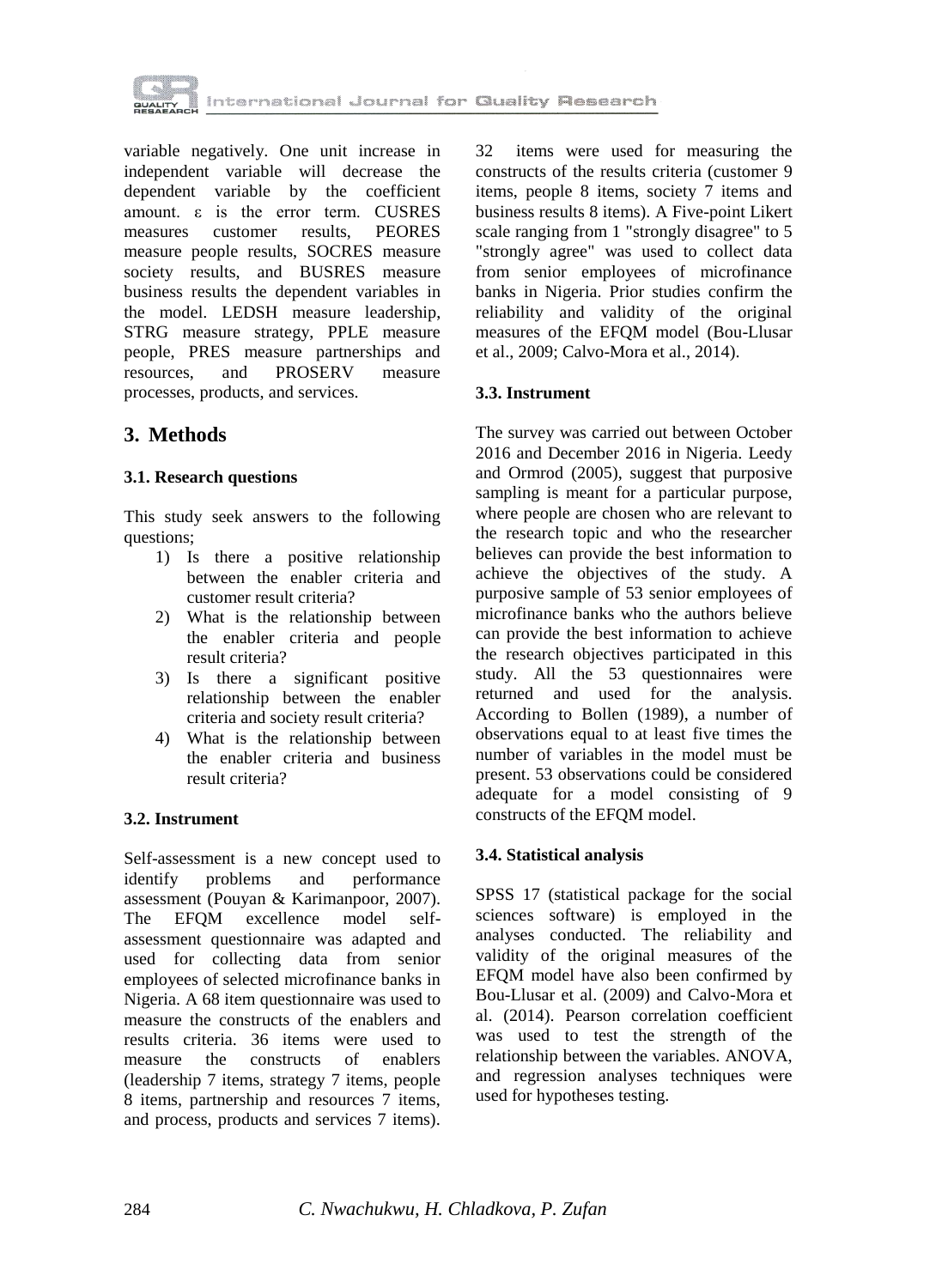

## **4. Results**

The regression, ANOVA, and correlation results for the first model are presented in Tables 1, 2 and 3. The  $R^2 = .291$  indicate that the enablers criterion accounts for 29% variation in customer results. The full model containing all predictors were statistically significant at 5% because the p-value of .005 is less than the significance level of 0.05. Relying on Field (2009) that Durbin-Watson values under 1 or more than 3 are course for concern, Durbin-Watson value of 2.318 suggest that there is no autocorrelation in our model. The correlation result shows weak positive relationship for leadership (.113), weak negative relationship for strategy (- .109), people (.059), partnership and resources (.382), both have weak positive relationship whereas processes, products, and services (-.053) have a weak negative relationship with customer results. From these results, the authors conclude that the first hypothesis, the enablers criteria are positively related to customer result criteria is supported. This suggests that good leadership, strategy, motivated employees, internal resources and well-designed processes, products and services could enable MFBs to meet and exceed the expectations of their customers, hence enhance performance. The regression, ANOVA, and correlation results for the second model are presented in Tables 4, 5, and 6. The  $R^2 = 805$  show that the enablers criterion accounts for 80.5% variation in people results criteria. The full model containing all predictors were statistically significant at 5% because the p-value of .000 is less than the significance level of 0.05. The correlation results indicate that leadership (.620), and partnership and resources (.572), has a significant strong positive association with people result. On the other hand, strategy (.400), people (.361), and processes, products, and services (.437) has a significant weak positive relationship with people result. The results suggest that the second hypothesis, the enablers criteria

are positively associated with people result criteria is supported. The authors posit that MFBs could meet and exceed the expectations of their employees by aligning leadership strategy, partnerships, and resources, processes, products, and services to performance. The regression, ANOVA, and correlation results for the third model are presented in Tables 7, 8, and 9. The  $R^2 = .743$ show that the enablers criterion accounts for 74.3% variation in society results criteria. The full model containing all predictors were statistically significant at 5% because the pvalue of .000 is less than the significance level of 0.05. The Durbin-Watson value of 2.318 suggests the absence of autocorrelation in our model. The correlation results reveal that leadership (.437), strategy (.368), people (.335), and processes, products, and services (.432) has a significant weak positive relationship with society result. On the other hand, partnerships and resources (.606) have a significant strong positive association with society result criteria. The results suggest that the third hypothesis, there is a significant positive relationship between the enablers criteria and society result criteria is supported. We suggest that MFBs could enhance and sustain performance by providing products and services that add value to various stakeholders within the society. The regression, ANOVA, and correlation results for the fourth model are presented in Tables 10, 11 and 12. The  $R^2$ = .796 suggest that the enabler criterion accounts for 79.6% variation in business results criteria. The calculated p-value of  $.000 < 0.05$  is less than the p-value of 0.05, it, therefore, means that the model containing all predictors were statistically significant. The correlation results show that leadership (.598), partnership and resources (.578) has a significant strong positive association with business result criteria. Whereas a significant weak positive relationship exists between strategy (.397), people (.359), and processes, products and services (.437) and business result. The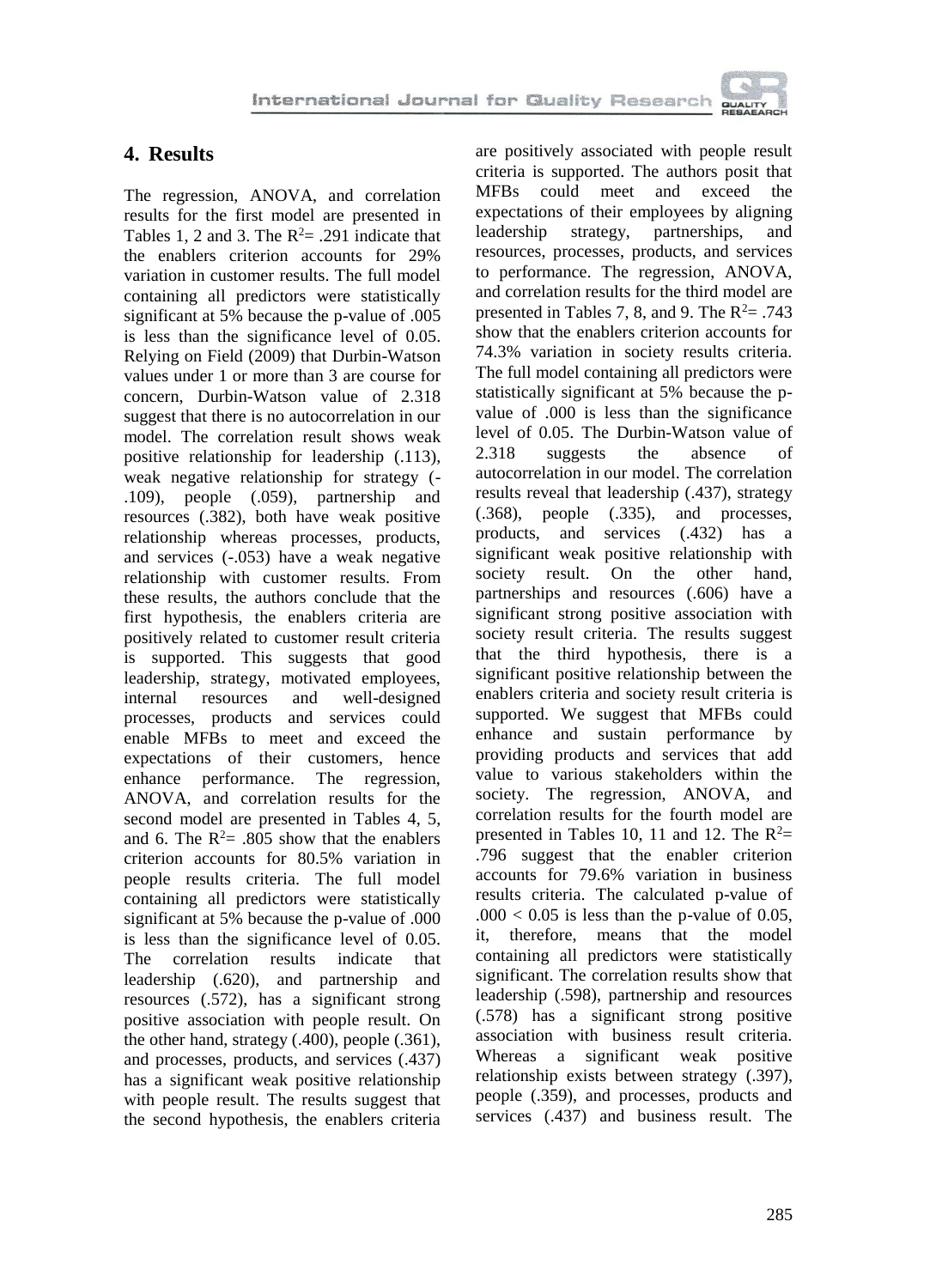

results suggest that the fourth hypothesis, the enablers criteria are positively related to business result criteria is supported. We assert that MFBs could create value for their business stakeholders by implementing a robust system that integrates leadership, strategy, people, partnership and resources, processes, products, and services.

**Table 1.** Model Summary<sup>b</sup>

| Model |                   | R Square | Adjusted R<br>Square | Std. Error of<br>the Estimate | Durbin-<br>Watson |
|-------|-------------------|----------|----------------------|-------------------------------|-------------------|
|       | .539 <sup>a</sup> | .291     | .215                 | .29306                        | 2.318             |

a. Predictors: (Constant), processes, products and services, People, strategy, leadership, people and resources

b. Dependent Variable: customer results

#### **Table 2.** ANOVA<sup>b</sup>

| Model      | Sum of<br><b>Squares</b> | df | Mean Square | F     | Sig.              |
|------------|--------------------------|----|-------------|-------|-------------------|
| Regression | 1.654                    |    | .331        | 3.852 | .005 <sup>a</sup> |
| Residual   | 4.037                    | 47 | .086        |       |                   |
| Total      | 5.691                    | 52 |             |       |                   |

a. Predictors: (Constant), processes, products and services, People, strategy, leadership, people and resources

b. Dependent Variable: customer results

|                            | customer<br>results | leadership | strategy | People | people and<br>resources | processes,<br>products<br>and<br>services |
|----------------------------|---------------------|------------|----------|--------|-------------------------|-------------------------------------------|
| Pearson<br>Correlatio<br>n |                     | .113       | $-.109$  | .059   | $.382**$                | $-.053$                                   |
| Sig. (2-<br>tailed)        |                     | .422       | .438     | .675   | .005                    | .707                                      |
| N                          | 53                  | 53         | 53       | 53     | 53                      | 53                                        |

\*\*. Correlation is significant at the 0.01 level (2-tailed).

\*. Correlation is significant at the 0.05 level (2-tailed).

#### **Table 4.** Model Summary<sup>b</sup>

| Model |       | R Square | Adjusted R<br>Square | Std. Error of<br>the Estimate | Durbin-<br>Watson |
|-------|-------|----------|----------------------|-------------------------------|-------------------|
|       | .897ª | .805     | 784                  | .04884                        | 2.318             |

a. Predictors: (Constant), processes, products and services, People, strategy, leadership, people and resources

b. Dependent Variable: people results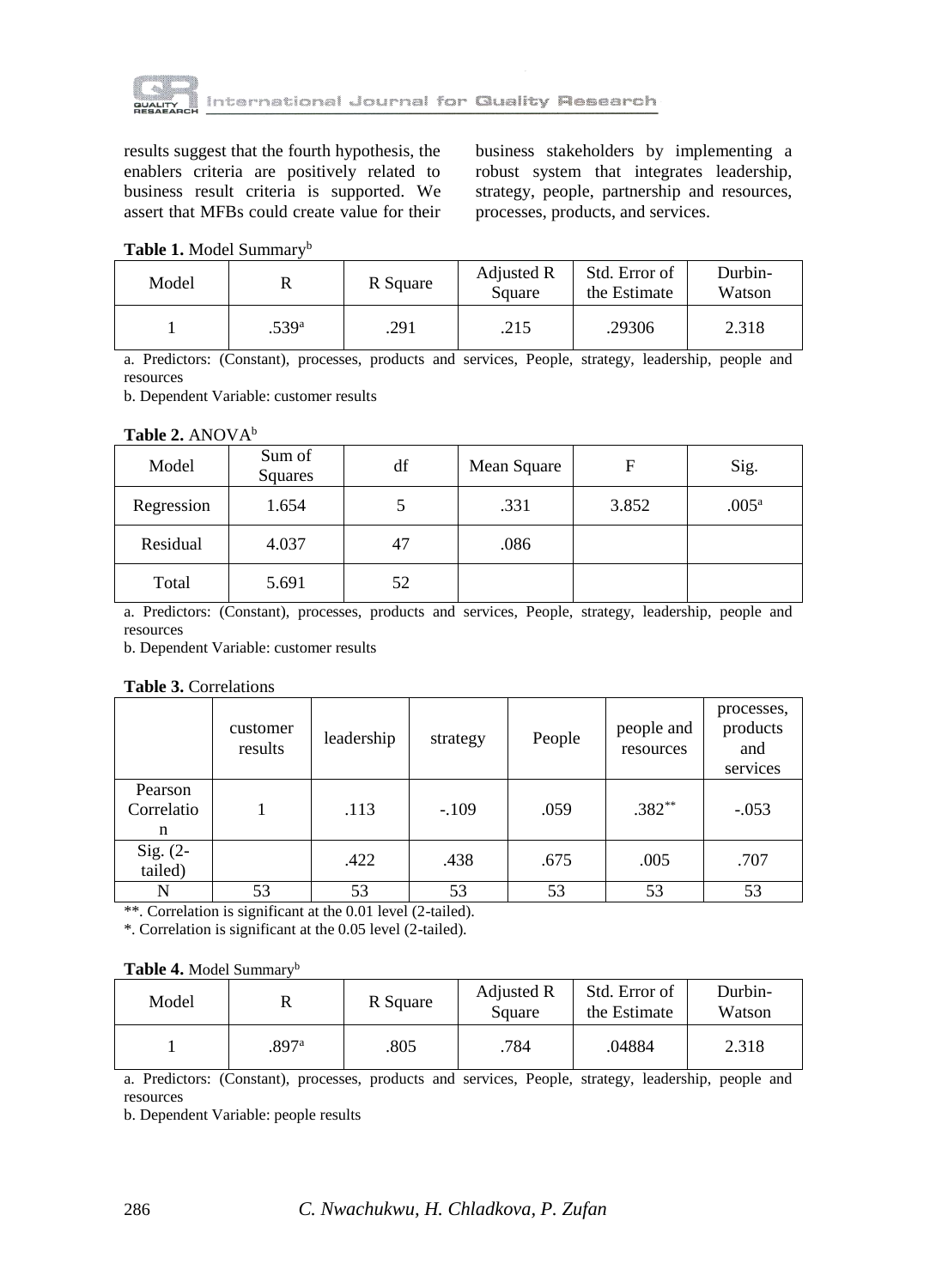

## Table 5. ANOVA<sup>b</sup>

| Model      | Sum of<br>Squares | df  | Mean Square | F      | Sig.              |
|------------|-------------------|-----|-------------|--------|-------------------|
| Regression | .462              |     | .092        | 38.705 | .000 <sup>a</sup> |
| Residual   |                   |     | .002        |        |                   |
| Total      | .574              | ے ب |             |        |                   |

#### **Table 6.** Correlations

|                   |                        | people<br>results | leadership | strategy | People   | people<br>and<br>resources | processes,<br>products,<br>and<br>services |
|-------------------|------------------------|-------------------|------------|----------|----------|----------------------------|--------------------------------------------|
| people<br>results | Pearson<br>Correlation |                   | $.620**$   | $.400**$ | $.361**$ | $.572**$                   | $.437**$                                   |
|                   | Sig. $(2-$<br>tailed)  |                   | .000       | .003     | .008     | .000                       | .001                                       |
|                   |                        | 53                | 53         | 53       | 53       | 53                         | 53                                         |

\*\*. Correlation is significant at the 0.01 level (2-tailed).

\*. Correlation is significant at the 0.05 level (2-tailed).

### **Table 7.** Model Summary<sup>b</sup>

| Model | v                 | R Square | <b>Adjusted R</b><br>Square | Std. Error of<br>the Estimate | Durbin-<br>Watson |
|-------|-------------------|----------|-----------------------------|-------------------------------|-------------------|
|       | .862 <sup>a</sup> | 743      | 716                         | .05698                        | 2.318             |
|       |                   |          |                             |                               |                   |

a. Predictors: (Constant), processes, products and services, People, strategy, leadership, people and resources

b. Dependent Variable: society results

#### **Table 8.** ANOVA<sup>b</sup>

|            | Sum of         |             |        |                   |
|------------|----------------|-------------|--------|-------------------|
| Model      | <b>Squares</b> | Mean Square |        | Sig.              |
| Regression | .442           | .088        | 27.194 | .000 <sup>a</sup> |
| Residual   | .153           | .003        |        |                   |
| Total      | .594           |             |        |                   |

a. Predictors: (Constant), processes, products and services, People, strategy, leadership, people and resources

b. Dependent Variable: society results

#### **Table 9.** Correlations

|         |             | society |            |           |         | people<br>and | processes,<br>products<br>and |
|---------|-------------|---------|------------|-----------|---------|---------------|-------------------------------|
|         |             | results | leadership | strategy  | People  | resources     | services                      |
| society | Pearson     |         | $.437***$  | $.368***$ | $.335*$ | $.606**$      | $.432**$                      |
| results | Correlation |         |            |           |         |               |                               |
|         | Sig. $(2-$  |         | .001       | .007      | .014    | .000          | .001                          |
|         | tailed)     |         |            |           |         |               |                               |
|         |             | 53      | 53         | 53        | 53      | 53            |                               |

\*\*. Correlation is significant at the 0.01 level (2-tailed).

\*. Correlation is significant at the 0.05 level (2-tailed).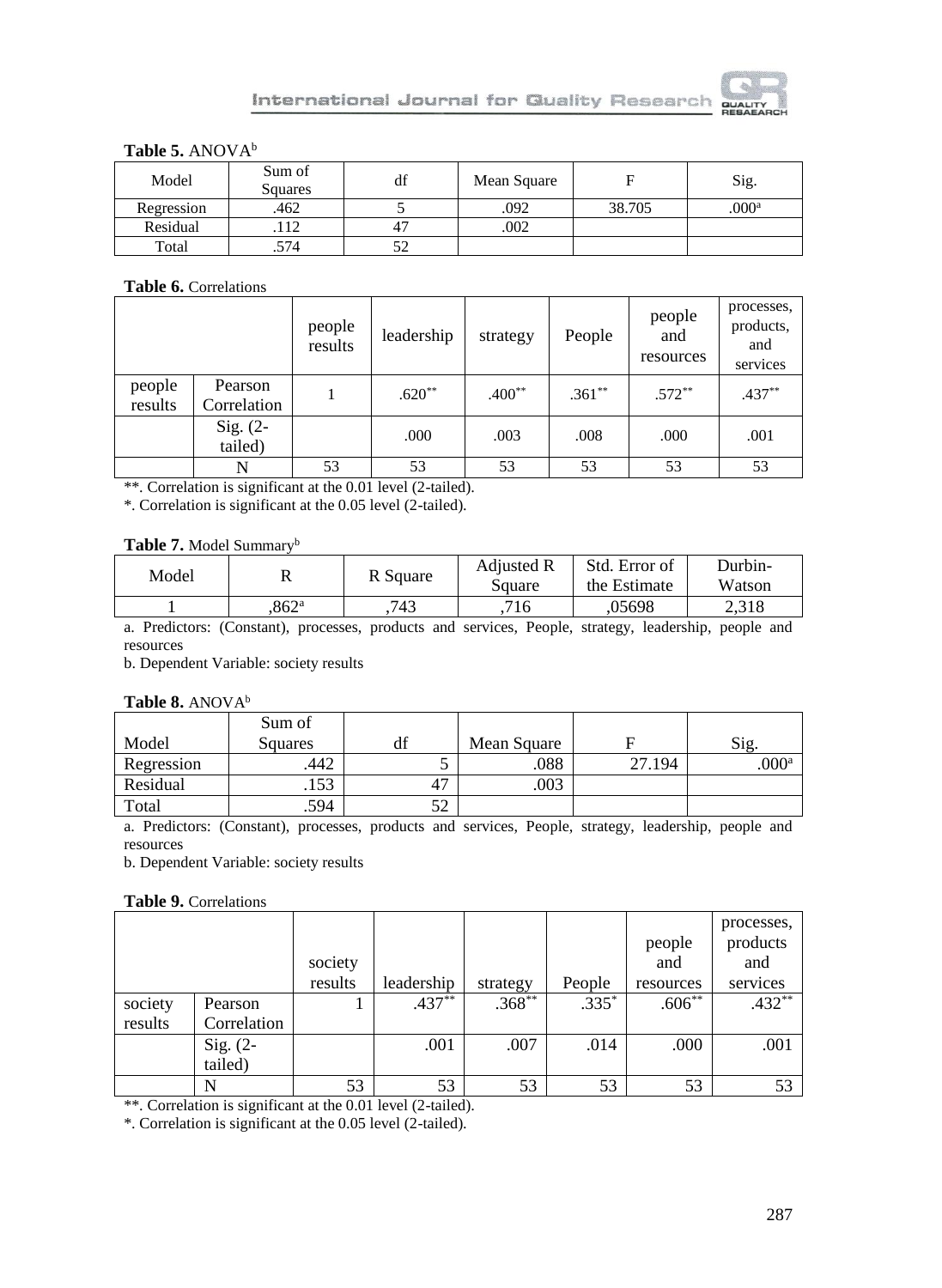

#### Table 10. Model Summary<sup>b</sup>

| Model | v     | R Square | <b>Adjusted R</b><br>Square | Std. Error of<br>the Estimate | Durbin-<br>Watson |
|-------|-------|----------|-----------------------------|-------------------------------|-------------------|
|       | .892ª | 796      | .775                        | .04986                        | 2.318             |

a. Predictors: (Constant), processes, products and services, People, strategy, leadership, people and resources

b. Dependent Variable: business results

#### Table 11. ANOVA<sup>b</sup>

| Model      | Sum of Squares | uı | Mean Square |        |
|------------|----------------|----|-------------|--------|
| Regression | 456            |    | 091         | 36.723 |
| Residual   | .              |    | .002        |        |
| Total      | ר –<br>ر ر ر.  |    |             |        |

a. Predictors: (Constant), processes, products and services, People, strategy, leadership, people and resources

b. Dependent Variable: business results

#### **Table 12.** Correlations

|                     |                        | business<br>results | leadership | strategy | People    | people<br>and<br>resources | processes,<br>products,<br>and<br>services |
|---------------------|------------------------|---------------------|------------|----------|-----------|----------------------------|--------------------------------------------|
| business<br>results | Pearson<br>Correlation |                     | $.598**$   | $.397**$ | $.359***$ | $.578**$                   | $.437**$                                   |
|                     | Sig. (2-<br>tailed)    |                     | .000       | .003     | .008      | .000                       | .001                                       |
|                     | N                      | 53                  | 53         | 53       | 53        | 53                         | 53                                         |

\*\*. Correlation is significant at the 0.01 level (2-tailed).

\*. Correlation is significant at the 0.05 level (2-tailed).

## **5. Discussion**

The aim of this study is to empirically explore the relationship between the enablers and the results criteria in MFBs in Nigeria using EFQM Excellence Model. Findings from this study suggest that a significant positive relationship exists between the enablers and results criteria. The results indicate that the enablers (leadership, strategy, people, partnership and resource, processes, products, and services) have a positive impact on results criteria (customer, people, society and business results). Furthermore, all the four hypotheses tested are statistically significant at 5% confidence level. This result is consistent with works of Calvo Mora et al. (2006) that found a significant positive relationships between the enablers and results criterion, and HerasSaizarbitoria et al. (2012) that the relationships within the categories of the EFQM Excellence Model can be relied on despite the fact that only 7 of the 12 suggested relationships were found to be significant. This result is in consonance with Bou-Llusar et al. (2005) that found a significant relationship between the enablers and the results criteria of the EFQM Excellence Model in SMEs and large organisations. This study is also in line with Moeini et al. (2015) that a significant relationship exists between the EFQM excellence model and performance, Santos-Vijande and Alvarez-Gonzalez (2007), that a coherent effort with respect to all five enablers contributes to substantially better business results, and Escrig & De Menezes (2015), that the People criterion makes a difference in attaining high performance,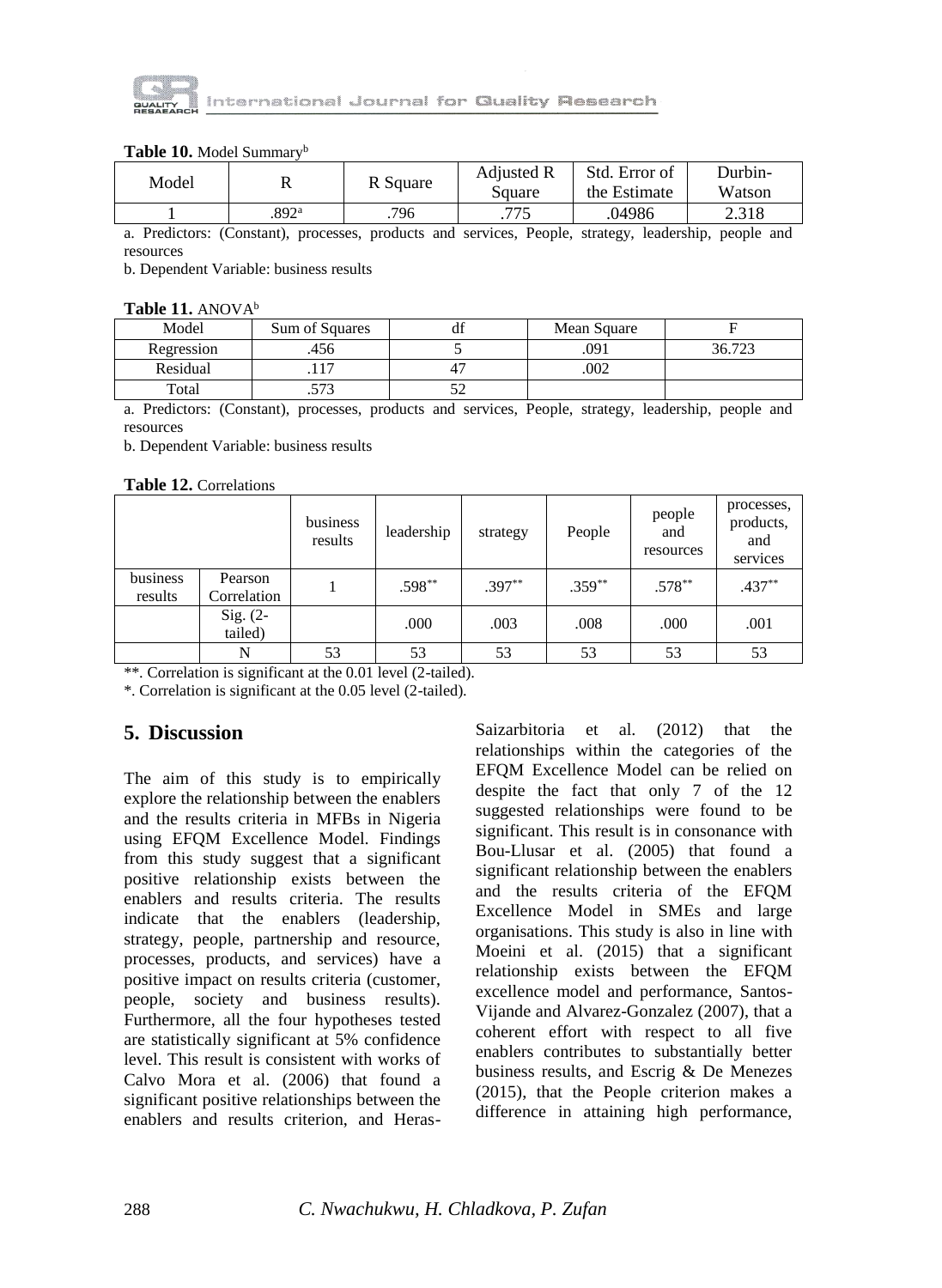

thus emphasizing the relative importance of the softer dimension in Quality Management. Authors infer from the literature that the enablers criteria of the EFQM model have a positive impact on the results criteria. It follows that the EFQM model is a robust model that integrates all the activities of the organisation to achieve superior results for various stakeholders.The enablers are the activities a firm need to do to develop and implements its strategy. The results are the outcome of firms activities in line with its strategic goal. Authors, therefore, argue that developing and implementing strategy leads to firms achieving excellent results.

# **6. Conclusions**

The study assessed microfinance banks in Nigeria using the EFQM excellence model. The authors used the EFQM self-assessment questionnaires to collect data from 53 senior employees of selected microfinance banks in Nigeria. Multiple regression, ANOVA, and Pearson correlation techniques were used in different analyses conducted. The results suggest that a significant positive relationship exists between the enablers and the results criterion. Finding from this study will benefit both policy makers and managers by providing a better insight on how to achieve and sustain excellent result for various stakeholders by implementing the robust EFQM excellence model. In addition, business managers can use the findings from this study to know the activities that are important in strategy development and implementation process as this could assist them to implement strategies that will improve firm performance. More importantly, this study contributes to the existing knowledge in the field of strategic management research, by exploring the connection between the enablers and results criteria of the EFQM model with specific reference to Microfinance banks in an emerging market and in the African context.

The limitations of this study are identified so that the findings can be interpreted correctly within the context of the study. The limitation of the study covers areas such as the population, sample, and data. The study used a sample of 53 senior employees of selected microfinance banks in Nigeria. Despite the limitations described above, the applicability of this study adds to the literature as it relates to the assessment of microfinance banks in Nigeria using the EFQM excellence model the first of such attempt, from both theoretical and practical point of view. This study could be further developed by increasing the sample size to include more employees of MFBs as this could give a better representation of the MFBs in Nigeria. In addition, the EFQM model could be tested in other sectors of the economy such as banking, insurance, and manufacturing. Moderating variables like firm size, location can be introduced to examine the indirect relationship between the enablers and the results criteria. Researchers could explore the relationship between the EFQM model and other business function like marketing, supply chain and human resource management. Furthermore, researchers can compare the relationship between the enablers and result in criteria in different countries. In this everchanging and complex business environment, firms that want to deliver superior performance must adopt a robust performance measurement system that has the capability to manage complexities and coordinates different activities of the organisation. The authors, therefore, concludes that a robust performance management system that integrates leadership, strategy, people, resources, processes, products, and services are important to achieve and sustain excellent results for various stakeholders.

**Acknowledgment:** The article received support from the Internal Grant Agency of FBE MENDELU (2017).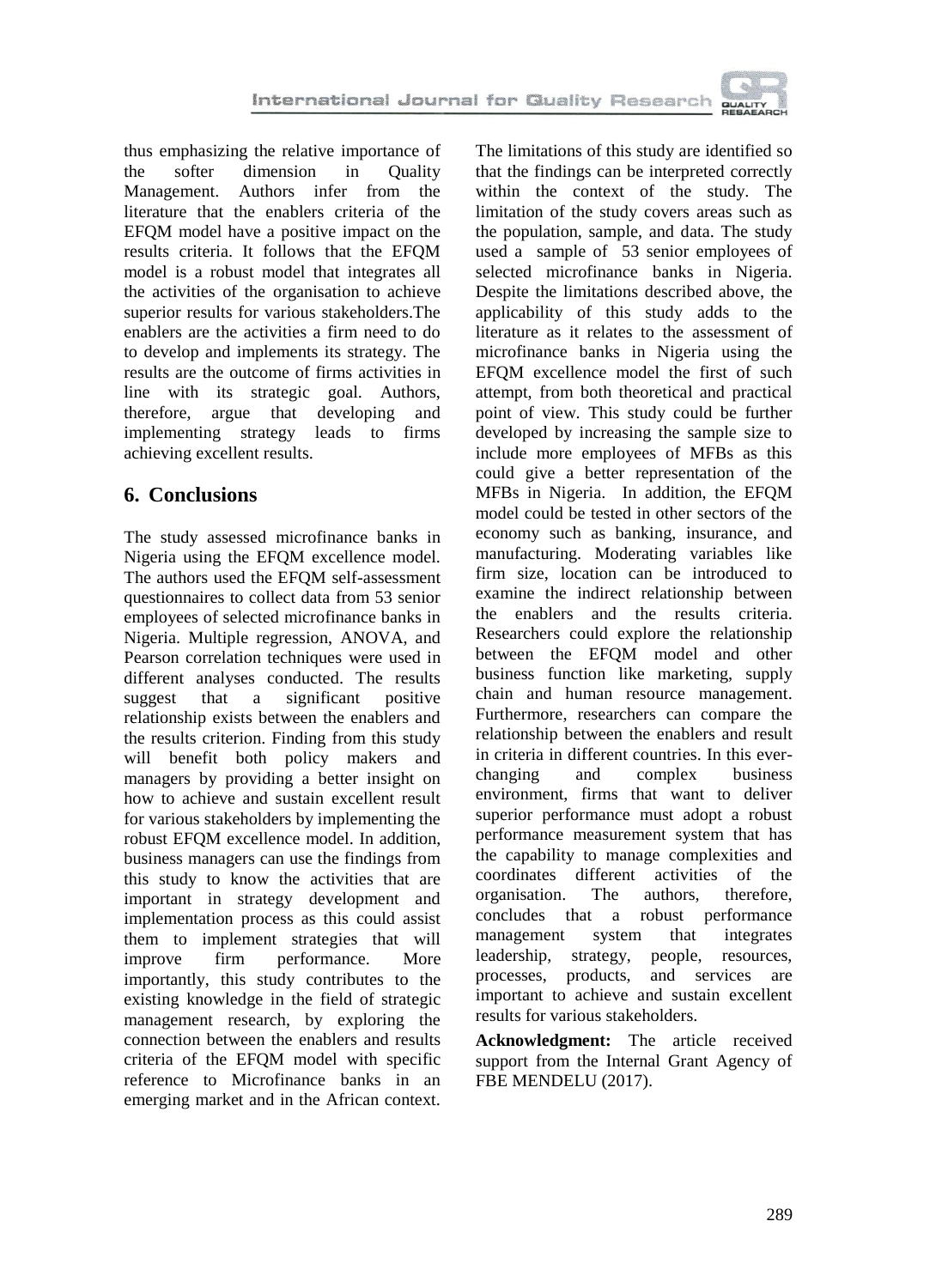

## **References:**

- Acha, I. A. (2012). Microfinance Banking in Nigeria: Problems and Prospects. *International Journal of Finance and Accounting*, *1*(5), 106-111.
- Akangbe, H. O., Olajide, O. A., & Ajayi, A. O. (2012). The effectiveness of microfinance banks in reducing the poverty of men and women at Akinyele Local Government, Oyo State Nigeria. *Journal of Development and Agricultural Economics*, *4*(5), 132-140.
- Ansari Jaberi, M. (2009). *Karaj Instructor Training Center assessment based on the organizational excellence model* (dissertation, Tarbiat-e-moalem University: MA).
- Atkinson, A. A., Waterhouse, J. H., & Wells, R. B. (1997). A stakeholder approach to strategic performance measurement. *Sloan Management Review Spring*, 25-37.
- Beikzad, J., Totakhaneh, Y. M., & Maleki, S. G. (2012). An Empirical Study on Empowering Private Bank Workers Using EFQM. *Management Science Letters*, *2*(1), 321-329.
- Bollen, K. A. (1989). *Structural equations with latent variables.* New York, NY: John Wiley
- Bou, J. C., Escrig, A. B., Roca, V., & Beltrán, I. (2009). An empirical assessment of the EFQM Excellence Model: Evaluation as a TQM framework relative to the MBNQA Model. *Journal of Operations Management*, *27*(1), 1-22.
- Bou-Llusar, J. C., Escrig-Tena, A. B., Roca-Puig, V., & Beltra´n-Martı´n, I. (2005). To what extent doenablers explain results in the EFQM excellence model? An empirical study. *International Journal of Quality & Reliability Management*, *22*(4), 337-353.
- Bou-Llusar, J. C., Escrig-Tena, A. B., Roca-Puig, V., & Beltra´n-Martı´n, I. (2009). An empirical assessment of the EFQM excellence model: Evaluation as a TQM framework relative to the MBNQA*. Journal of Operations Management*, *27*(1), 1-22.
- Calvo, A., Picón, A., Ruiz, C., & Cauzo, L. (2014). The relationships between soft-hard TQM factors and key business results. *International Journal of Operations & Production Management*, *34*(1), 115-143.
- Calvo-Mora, A., Navarro-García, A., Rey-Moreno, M. & Perianez-Cristobal, R. (2016). Excellence management practices, knowledge management and key business results in large organisations and SMEs: A multi-group analysis. *European Management Journal*, 34(6), 661-673.
- Calvo-Mora, A., Leal, A., & Rolda´n, J. L. (2006). Using enablers of the EFQM model to manage institutions of higher education. Quality Assurance in Education: *An International Perspective*, *14*(2), 99-122.
- Calvo-Mora, A., Leal, A., & Rolda´n, J.L. (2005). Relationships between the EFQM model criteria: A study in Spanish universities. *Total Quality Management & Business Excellence*, 16(6), 741-770.
- Central Bank of Nigeria, 2004 Annual Reports.
- Connolly, T., Colon, E. M., & Deutch, S. J (1980). Organizational effectiveness: a multiple constituency approach. *Academy of Management Review*, 5, 211-218.

Doeleman, H. J., Have. S. ten. & Ahaus, C. T. B. (2013). Empirical evidence on applying the European Foundation for Quality Management Excellence Model, a literature review. *Total quality management & business excellence*, 58(5), 439-460, doi: http://dx.doi.org/10.1080/14783363.2013.862916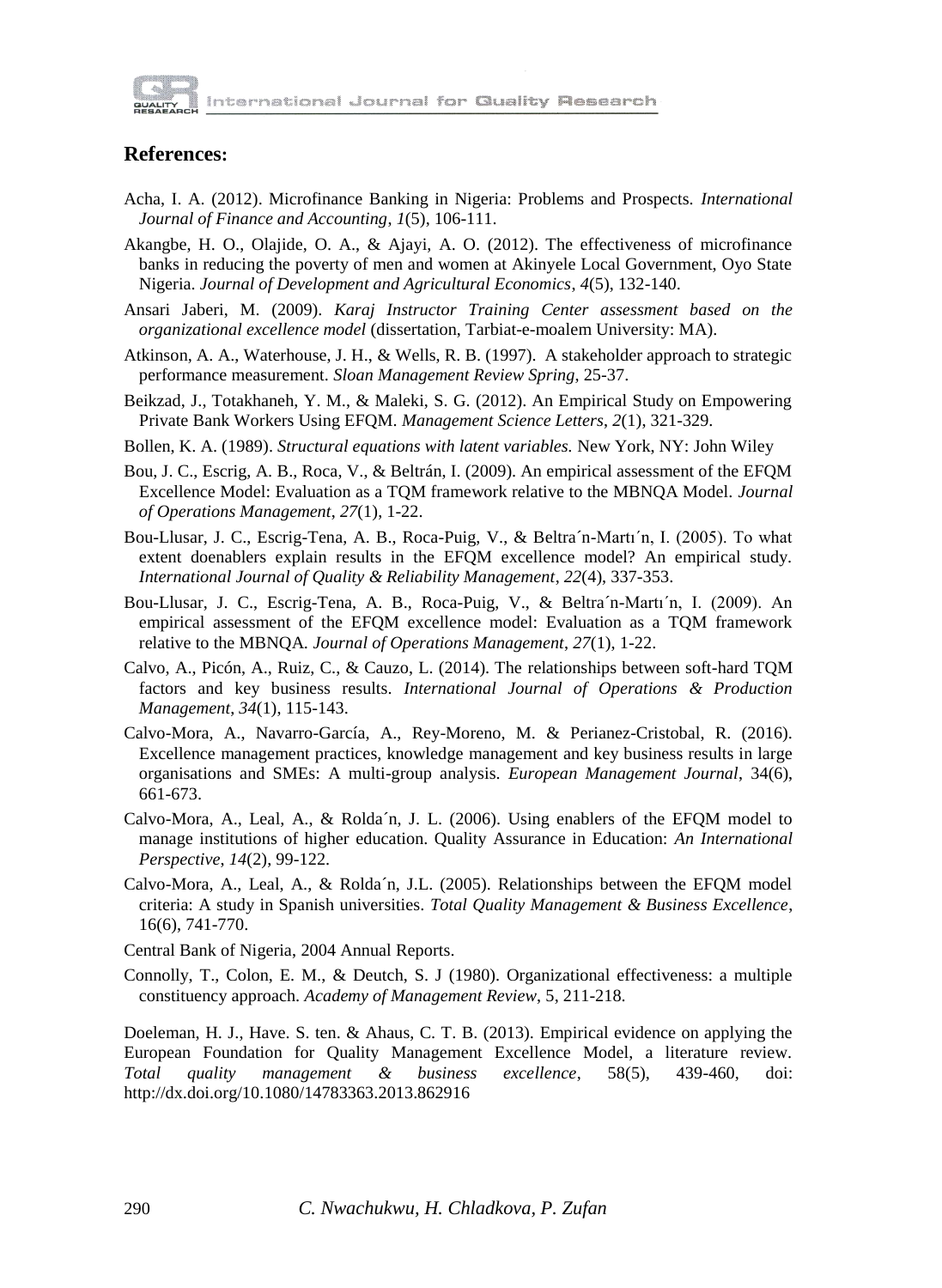

- Eftekhari, H. (2002). Evaluation performance Executive device. *Development management*, *58*, (In Persian).
- EFQM. (2013). The EFQM Excellence Model. Retrieved from: www.efqm.org.
- EFQM: Home. EFQM [online]. 2012 [cit. 2012-06-21]. Retrieved from:http://www.efqm.org/en/
- Escrig, A. B. & De Menezes, L. M. (2015). What characterizes leading companies within business excellence models? An analysis of "efqm recognized for excellence" recipients in spain. *International Journal of Production Economics*, *169*, 362-375. doi: 10.1016/j.ijpe.2015.08.019
- Eskildsen, J. K., Kristensen, K., & Juhl, H. J. (2001). The criterion weights of the EFQM excellence model. *International Journal of Quality & Reliability Management*, *18*(8), 783- 795.
- Field, A. (2009). *Discovering statistics using SPSS*, 3rd ed. London: Sage publication Ltd.
- Hemsworth, D. (2016). An Empirical Assessment of the EFQM Excellence Model in Purchasing. *International Business & Economics Research Journal*, *15*(4), 127-146.
- Heras-Saizarbitoria, I., Marimon, F., & Casadesu´s, M. (2012). An empirical study of the relationships within the categories of the EFQM model. *Total Quality Management & Business Excellence*, *23*(5-6), 523-540.
- Heras-Saizarbitoria, I. H. S., Casadesu´s, M. & Marimo´n, F. (2011). The impact of ISO 9001 standard and the EFQM model: The view of the assessors. *Total Quality Management*, *22*(2), 197-218.
- Javidi, H. (2006). Familiarity with organizational excellence based on EFQM model*. World top quality*,*8. (In Persian)*
- Kanu, C., & Isu, G. (2015). Microfinance Banks Operations in Nigeria, Constraints and Suggested Solutions: An Evaluation. *Global Journal of Contemporary Research in Accounting, Auditing and Business Ethics*, *1*(2), 312-331.
- Kaplan, R. S., & Norton, D. P (1996). *The Balanced Scorecard: Translating Strategy into Action.* Boston: HBS Press.
- Leedy, P. D. & Ormrod, J. E. (2005). *Practical research: Planning and design*, 8th ed. New Jersey: Pearson/Prentice Hall.
- McCarthy, G., & Greatbanks, R. (2006). Impact of EFQM excellence model on leadership in German and UK organisations. *International Journal of Quality & Reliability Management*, *23*(9), 1068-1091.
- Moeini, A. N., Abadi, M. M., & Afrassiabi, R. (2015). A study of the relationship between the EFQM Organisation excellence model and the performance of Joghatay office of Education*. Journal of Applied Environmental and Biological Sciences*, *5*(10), 631-639.
- Nabitz, U., Jansen, P., Van der Voet, S., & Van den Brink, W. (2009). Psychosocial work conditions and work stress in an innovating addiction treatment centre. Consequences for the EFQM excellence model. *Total Quality Management & Business Excellence*, *20*(3), 267- 281.
- Najmi, M., & Hussaini, S. (2003). *Eminent model of excellence to the idea of surgery*. Madder Publications.
- Onoyere, I. A. (2014). An Investigation of Activities of Microfinance Banks as a Veritable Tool for reducing Poverty and Unemployment in Developing Economies. The Evidence from Nigeria. *Mediterranean Journal of Social Sciences*, *5*(6), 99-107.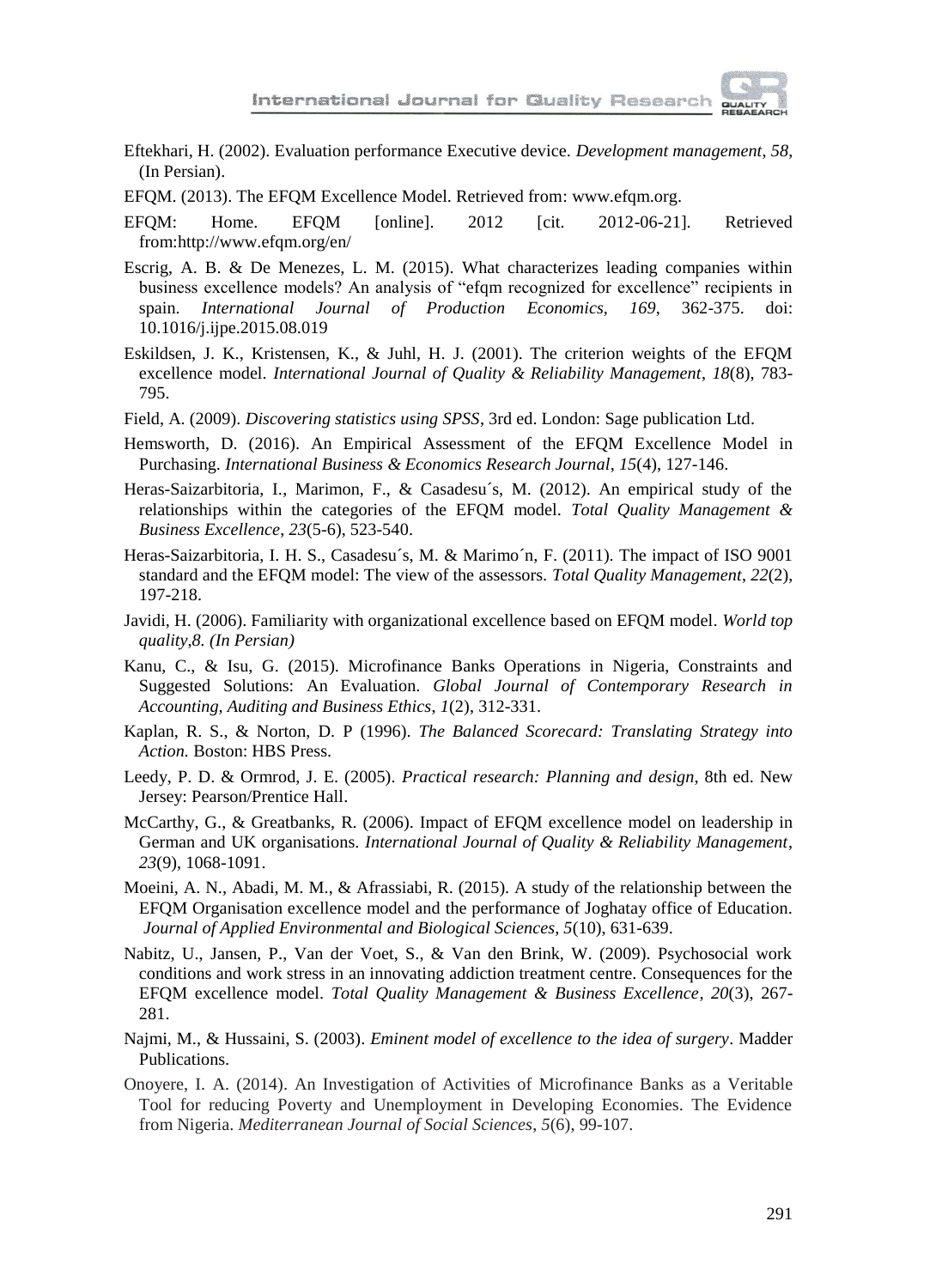

- Otero, M. (1999). Bringing Development Back into Microfinance. *Journal of Microfinance*, 1(1), 1-19.
- Pouyan, A., & Karimanpoor, M. (2007). Establishment of organizational excellence model EFQM in services companies*. Journal of industrial engineering perspective*, *68*, (In Persian).
- Rosa, M. J., & Ameral, A. (2007). A self-assessment of higher education in institutions from the perspective of the EFQM model.In M. Rosa & A. Amaral (Eds.), *Quality assurance in higher education: Trends in regulation, translation and transformation* (181-207). Dordrecht: Springer.
- Ruiz-Carrillo, J. I. C. & Fernandez-Ortiz R. (2005). Theoretical foundation of the EFQM Model: the resource-based view. *Total Quality Management*, *16*(1), 31-55.
- Rusjan, B. (2005). Usefulness of the EFQM Excellence Model: theoretical explanation of some conceptual and methodological issues. *Total Quality Management*, *16*(3), 363-380*.*
- Saen, R. F. (2010). A New Model for Harmonising Scores Growth among Multiple Criteria of Excellence Model of EFQM: A Case Study in Sepahan Industrial Group Co. *International Journal of Society Systems Science*, *2*(1), 100-108.
- Safari, H., Abdollahi, B., & Ghasemi, R. (2011). Canonical Correlation Analysis between Enabler and Results in EFQM Model; a Case Study in TAVANIR Company in Iran*. European Journal of Social Science*, *21*(3), 483-492.
- Santos-Vijande, M. L., & Alvarez-Gonzalez, L. I. (2007). TQM and firm performance: An EFQM excellence model research based survey. *International Journal of Business Science and Applied Management*, *2*(2), 22-41.
- Shastri, R. K. (2009) Microfinance and Poverty Reduction in India: A Comparative Study with other Asian Countries. *African Journal of Business Management*, *3*(4), 136-140*.*
- Shertan, R. (2008). Learning to implement self-assessment based on EFQM model. *Sixth International Conference on Management (In Persian).*
- The Malcolm Baldrige National Quality Improvement Act of 1987 in H.R. 812 1987
- Tutuncu, O., & Kucukusta, D. (2007). Relationship between organizational commitment and EFQM business excellence model: A study on Turkish quality award winners. *Total Quality Management and Business Excellence*, *18*(10), 1083-1096.
- Tutuncu, O., & Kucukusta, D. (2010). Canonical correlation between job satisfaction and EFQM business excellence model. *Quality & Quantity*, *44*(6), 1227-1238.
- Williams, R., Bertsch, B., Van der Wiele, A., Van Iwaarden, J., & Dale, B. (2006). Self-Assessment against Business Excellence Models: A Critique and Perspective. *Total Quality Management and Business Excellence*, *17*(10), 1287-1300.
- Wongrassamee, S., Simmons, J. E. L., & Gardiner, P. D. (2003). Performance measurement tools: the Balanced Scorecard and the EFQM Excellence Model. *Measuring Business Excellence*, *7*(1), 14-29.
- Yaghoubi, N. M., Bandeii, M., & Moloudi, J. (2011). An empirical study of the EFQM Excellence model in Iran. *International Journal of Business & Management*, *6*(5), 260-267.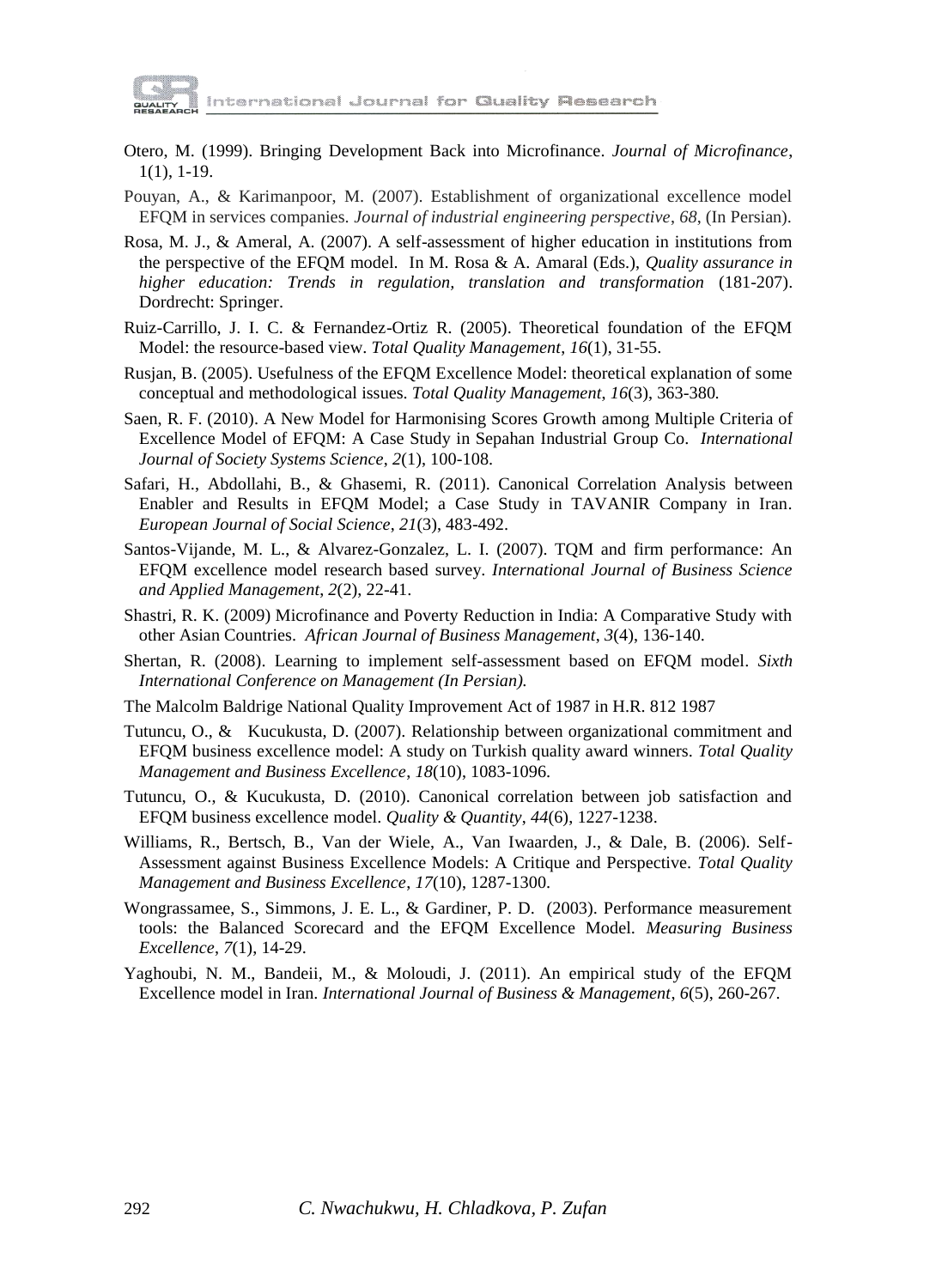

## **Chijioke Nwachukwu**

Mendel University in Brno, Business and Economics Department of Management Zemedelska 1, 61300 Brno Czech Republic [cesogwa@yahoo.com](mailto:cesogwa@yahoo.com)

## **Helena Chladkova**

Mendel University in Brno, Business and Economics Department of Management Zemedelska 1, 61300 Brno Czech Republic [chlad@mendelu.cz](mailto:chlad@mendelu.cz)

## **Pavel Zufan**

Mendel University in Brno, Business and Economics Department of Management Zemedelska 1, 61300 Brno Czech Republic [pavel.zufan@gmail.com](mailto:pavel.zufan@gmail.com)